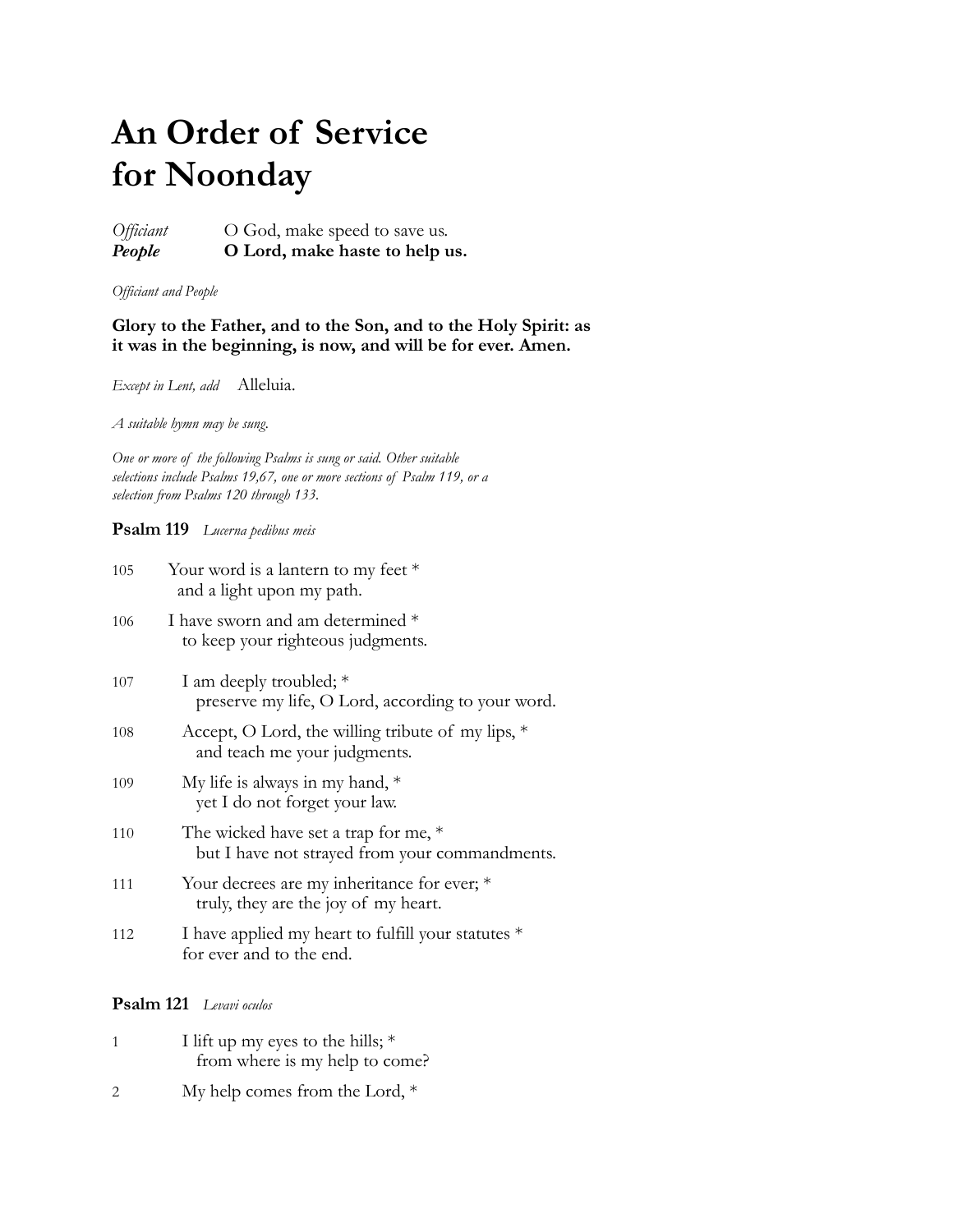the maker of heaven and earth.

| 3 | He will not let your foot be moved $*$<br>and he who watches over you will not fall asleep.             |
|---|---------------------------------------------------------------------------------------------------------|
| 4 | Behold, he who keeps watch over Israel *<br>shall neither slumber nor sleep;                            |
| 5 | The Lord himself watches over you; $*$<br>the Lord is your shade at your right hand,                    |
| 6 | So that the sun shall not strike you by day, $*$<br>nor the moon by night.                              |
|   | The Lord shall preserve you from all evil; $*$<br>it is he who shall keep you safe.                     |
| 8 | The Lord shall watch over your going out and<br>your coming in, *<br>from this time forth for evermore. |

## **Psalm 126** *In convertendo*

| 1 | When the Lord restored the fortunes of $\mathsf{Zion}, *$<br>then were we like those who dream.          |
|---|----------------------------------------------------------------------------------------------------------|
| 2 | Then was our mouth filled with laughter, $*$<br>and our tongue with shouts of joy.                       |
| 3 | Then they said among the nations, $*$<br>"The Lord has done great things for them."                      |
| 4 | The Lord has done great things for us, $*$<br>and we are glad indeed.                                    |
| 5 | Restore our fortunes, O Lord, *<br>like the watercourses of the Negev.                                   |
| 6 | Those who sowed with tears *<br>will reap with songs of joy.                                             |
| 7 | Those who go out weeping, carrying the seed, $*$<br>will come again with joy, shouldering their sheaves. |

## *At the end of the Psalms is sung or said*

# **Glory to the Father, and to the Son, and to the Holy Spirit: \* as it was in the beginning, is now, and will be for ever. Amen.**

*One of the following, or some other suitable passage of Scripture, is read*

The love of God has been poured into our hearts through the Holy Spirit that has been given to us. *Romans 5:5*

## *People* **Thanks be to God.**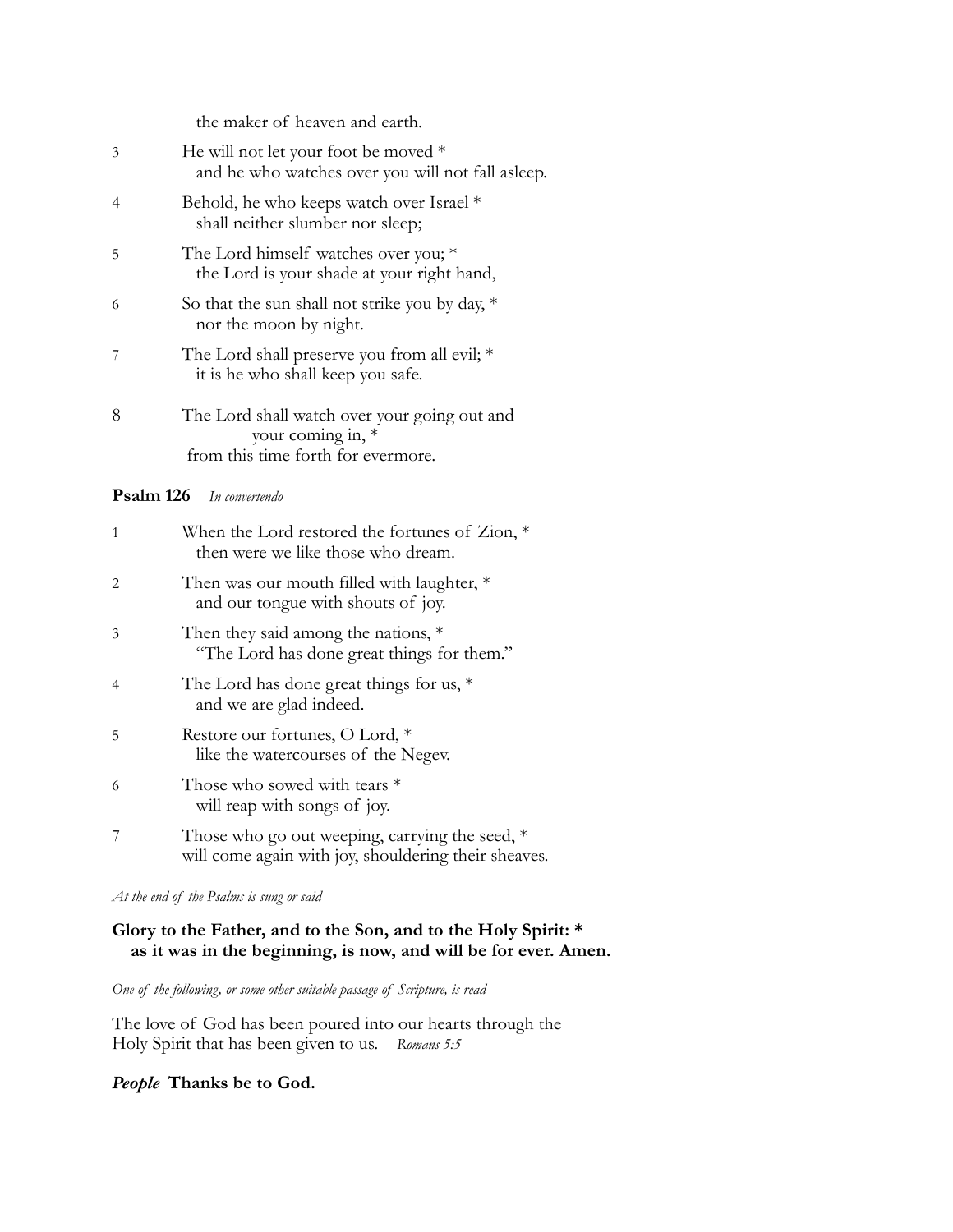#### *or the following*

If anyone is in Christ he is a new creation; the old has passed away, behold the new has come. All this is from God, who through Christ reconciled us to himself and gave us the ministry of reconciliation. *2 Corinthians 5:17-18*

## *People* **Thanks be to God.**

*or this*

From the rising of the sun to its setting my Name shall be great among the nations, and in every place incense shall be offered to my Name, and a pure offering; for my Name shall be great among the nations, says the Lord of Hosts. *Malachi 1:11*

### *People* **Thanks be to God.**

*A meditation, silent or spoken, may follow.*

*The Officiant then begins the Prayers*

Lord, have mercy. *Christ, have mercy.* Lord, have mercy.

*Officiant and People*

**Our Father, who art in heaven, hallowed be thy Name, thy kingdom come, thy will be done, on earth as it is in heaven. Give us this day our daily bread. And forgive us our trespasses, as we forgive those who trespass against us. And lead us not into temptation, but deliver us from evil.**

| Officiant | Lord, hear our prayer;       |
|-----------|------------------------------|
| People    | And let our cry come to you. |
| Officiant | Let us pray.                 |

*The Officiant then says one of the following Collect. If desired, the Collect of the Day may be used.*

Heavenly Father, send your Holy Spirit into our hearts, to direct and rule us according to your will, to comfort us in all our afflictions, to defend us from all error, and to lead us into all truth; through Jesus Christ our Lord. *Amen.*